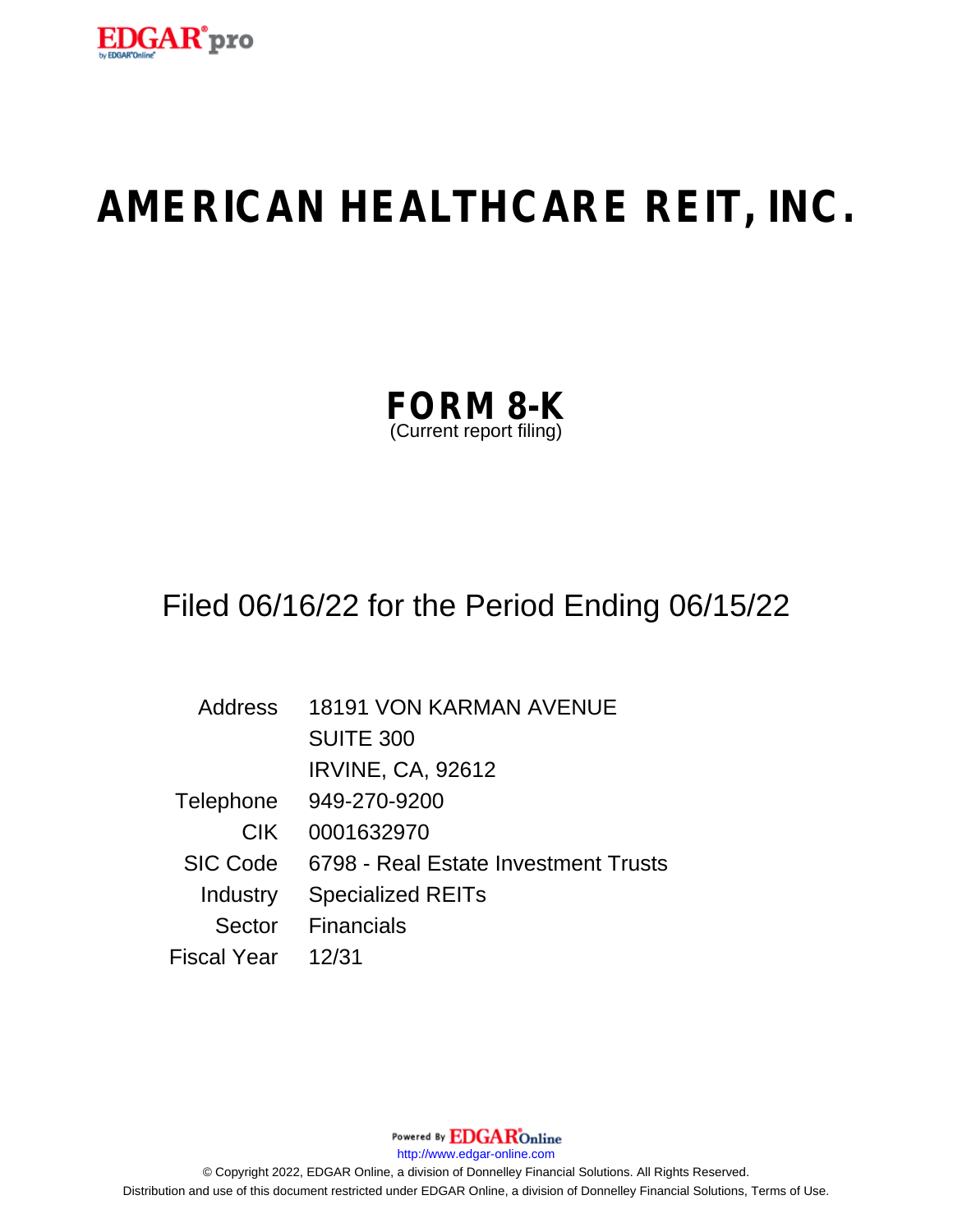### **UNITED STATES SECURITIES AND EXCHANGE COMMISSION**

WASHINGTON, D.C. 20549

### **FORM 8-K**

#### **CURRENT REPORT**

#### Pursuant to Section 13 or 15(d) of the Securities Exchange Act of 1934

Date of Report (Date of Earliest Event Reported): June 15, 2022

# **American Healthcare REIT, Inc.**

(Exact name of registrant as specified in its charter)

Maryland

(State or other jurisdiction of incorporation)

000-55775

(Commission File Number)

(I.R.S. Employer Identification No.)

47-2887436

18191 Von Karman Avenue, Suite 300 Irvine, California (Address of principal executive offices)

(Zip Code)

Registrant's telephone number, including area code: (949) 270-9200

**Not Applicable** 

(Former name or former address, if changed since last report)

Check the appropriate box below if the Form 8-K filing is intended to simultaneously satisfy the filing obligation of the registrant under any of the following provisions:

 $\Box$ Written communications pursuant to Rule 425 under the Securities Act (17 CFR 230.425)

 $\Box$ Soliciting material pursuant to Rule 14a-12 under the Exchange Act (17 CFR 240.14a-12)

 $\Box$ Pre-commencement communications pursuant to Rule 14d-2(b) under the Exchange Act (17 CFR 240.14d-2(b))

 $\Box$ Pre-commencement communications pursuant to Rule 13e-4(c) under the Exchange Act (17 CFR 240.13e-4(c))

Securities registered pursuant to Section 12(b) of the Act:

| Title of<br>. aach<br>∣ Class | Nymbol(s<br>Trading<br>the contract of the contract of the contract of | a exchange on which.<br>registered<br>Name of<br>each |
|-------------------------------|------------------------------------------------------------------------|-------------------------------------------------------|
| None                          | None                                                                   | None                                                  |

Indicate by check mark whether the registrant is an emerging growth company as defined in Rule 405 of the Securities Act of 1933 (§230.405 of this chapter) or Rule 12b-2 of the Securities Exchange Act of 1934 (§240.12b-2 of this chapter).

Emerging growth company  $\square$ 

If an emerging growth company, indicate by check mark if the registrant has elected not to use the extended transition period for complying with any new or revised financial accounting standards provided pursuant to Section 13(a) of the Exchange Act.  $\Box$ 

92612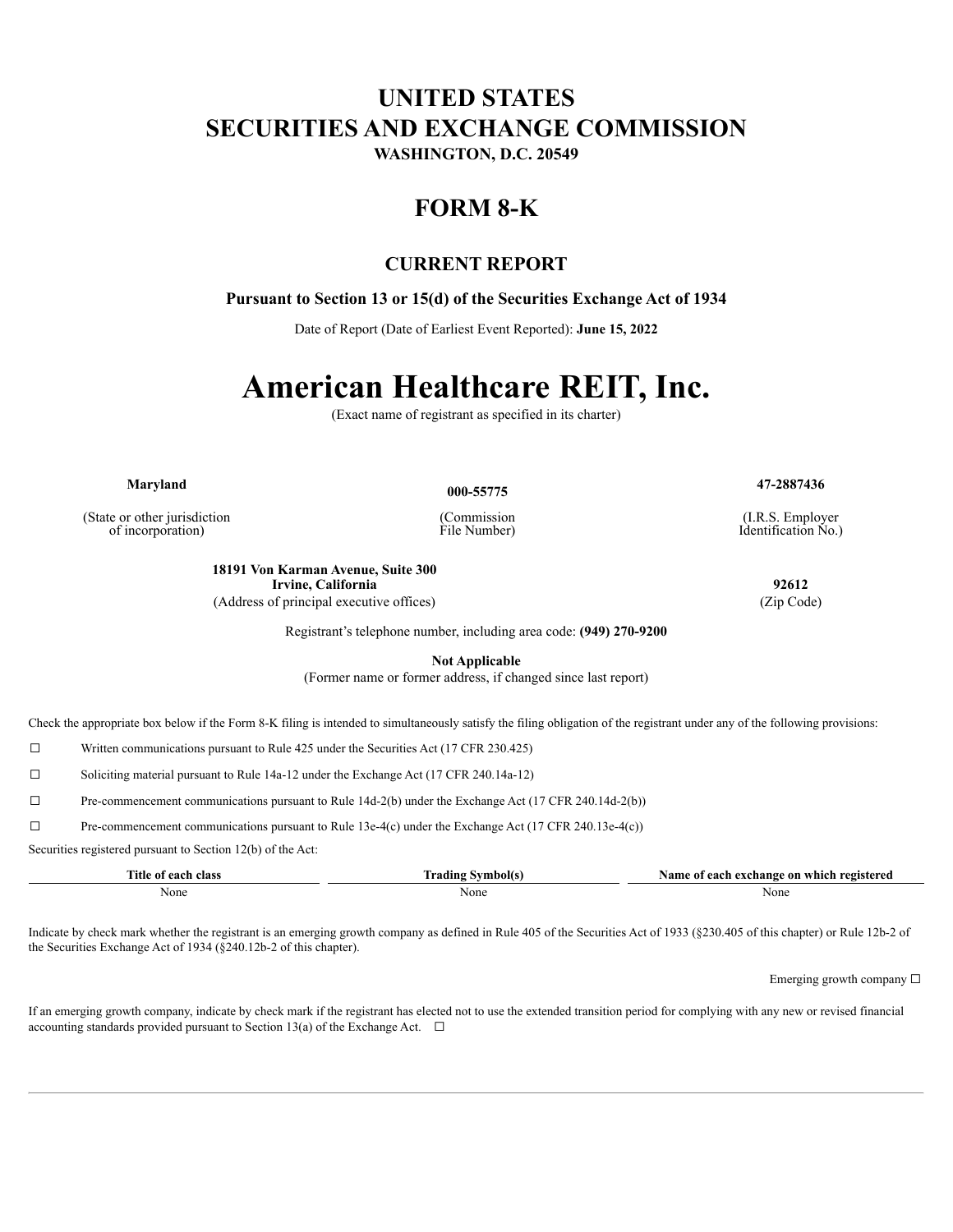#### **Item 5.07 Submission of Matters to a Vote of Security Holders.**

On June 15, 2022, we held our 2022 Annual Meeting of Stockholders. At the meeting, our stockholders voted on the following four proposals: (i) to consider and vote upon the election of nine directors, each to hold office for a one-year term expiring at the 2023 Annual Meeting of Stockholders and until his or her successor is duly elected and qualifies; (ii) to consider and vote upon the ratification of the appointment of Deloitte & Touche LLP, or Deloitte & Touche, as our independent registered public accounting firm for the year ending December 31, 2022; (iii) to approve, on an advisory (non-binding) basis, the compensation paid to our named executive officers for the year ended December 31, 2021; and (iv) to consider and vote on an advisory (non-binding) resolution to determine the frequency (whether every one year, every two years, or every three years) with which our stockholders shall be entitled to vote on an advisory (non-binding) resolution to approve the compensation of our named executive officers. The four proposals are described in detail in our definitive proxy statement, dated April 8, 2022, as filed with the United States Securities and Exchange Commission on Schedule 14A on April 8, 2022.

The votes with respect to each of the proposals are set forth below.

Proposal 1. To consider and vote upon the election of nine directors, each to hold office for a one-year term expiring at the 2023 Annual Meeting of Stockholders and until his or her successor is duly elected and qualifies:

| <b>Nominee</b>      | <b>Shares For</b> | <b>Shares Withheld</b> | <b>Broker Non-Votes</b> |
|---------------------|-------------------|------------------------|-------------------------|
| Jeffrey T. Hanson   | 79,271,197        | 4,672,755              | 59,923,148              |
| Danny Prosky        | 79,051,865        | 4,892,087              | 59,923,148              |
| Mathieu B. Streiff  | 78,963,886        | 4,980,066              | 59,923,148              |
| Brian J. Flornes    | 79,113,605        | 4,830,347              | 59,923,148              |
| Harold H. Greene    | 78,848,903        | 5,095,049              | 59,923,148              |
| Dianne Hurley       | 79,413,614        | 4,530,338              | 59,923,148              |
| Gerald W. Robinson  | 78,920,952        | 5,023,000              | 59,923,148              |
| J. Grayson Sanders  | 78,771,296        | 5,172,656              | 59,923,148              |
| Wilbur H. Smith III | 79,088,158        | 4,855,794              | 59,923,148              |

The nine above-referenced nominees therefore were elected as our directors by the requisite vote of our stockholders necessary for approval.

Proposal 2. To consider and vote upon the ratification of the appointment of Deloitte & Touche as our independent registered public accounting firm for the year ending December 31, 2022:

| <b>Shares For</b> | <b>Shares Against</b> | <b>Shares Abstained</b> |
|-------------------|-----------------------|-------------------------|
| 139,587,108       | .120,191              | 3,159,801               |

The appointment of Deloitte & Touche as our independent registered public accounting firm for the year ending December 31, 2022, therefore was ratified by the requisite vote of our stockholders necessary for approval.

Proposal 3. To approve, on an advisory (non-binding) basis, the compensation paid to our named executive officers for the year ended December 31, 2021:

| <b>Shares For</b> | <b>Shares Against</b> | <b>Shares Abstained</b> | <b>Broker Non-Votes</b> |
|-------------------|-----------------------|-------------------------|-------------------------|
| 68,126,110        | .477.404              | 8,340,438               | 59,923,148              |

The compensation of our named executive officers therefore was approved by the requisite vote of our stockholders, on an advisory basis.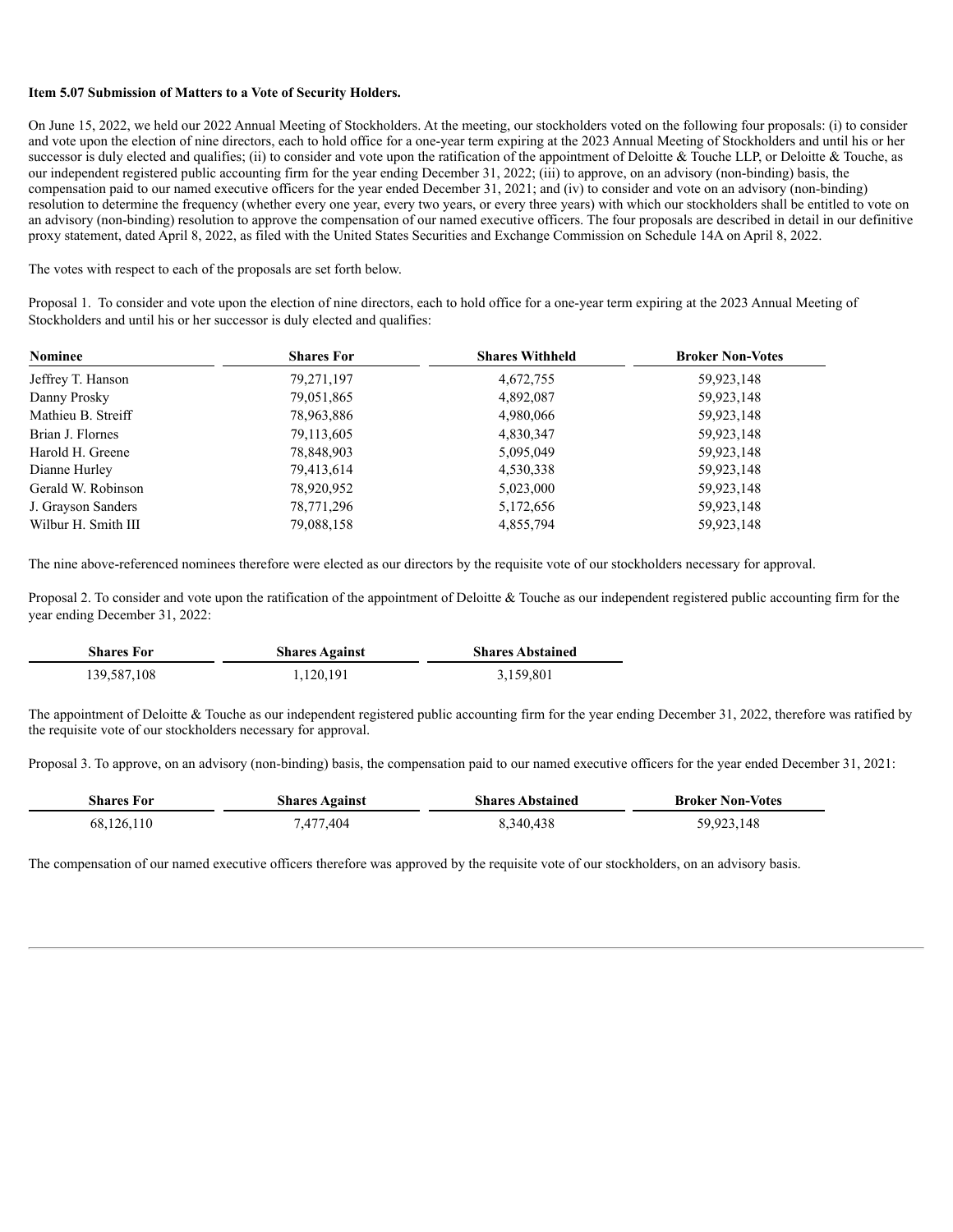Proposal 4. To consider and vote on an advisory (non-binding) resolution to determine the frequency (whether every one year, every two years, or every three years) with which our stockholders shall be entitled to vote on an advisory (non-binding) resolution to approve the compensation of our named executive officers:

| <b>Shares For</b> | <b>Shares For</b> | <b>Shares For</b>  | <b>Shares Abstained</b> |
|-------------------|-------------------|--------------------|-------------------------|
| Year              | 2 Years           | <sup>3</sup> Years |                         |
| 76,834,277        | .744,713          | .412,309           | 3,952,653               |

Based on the results of the advisory vote on the frequency of future advisory votes on the compensation of our named executive officers, and consistent with the recommendation of our board of directors, the company has determined it will hold an advisory vote on named executive officer compensation every year until the next required advisory vote on the frequency of such votes.

No other proposals were submitted to a vote of our stockholders at the annual meeting.